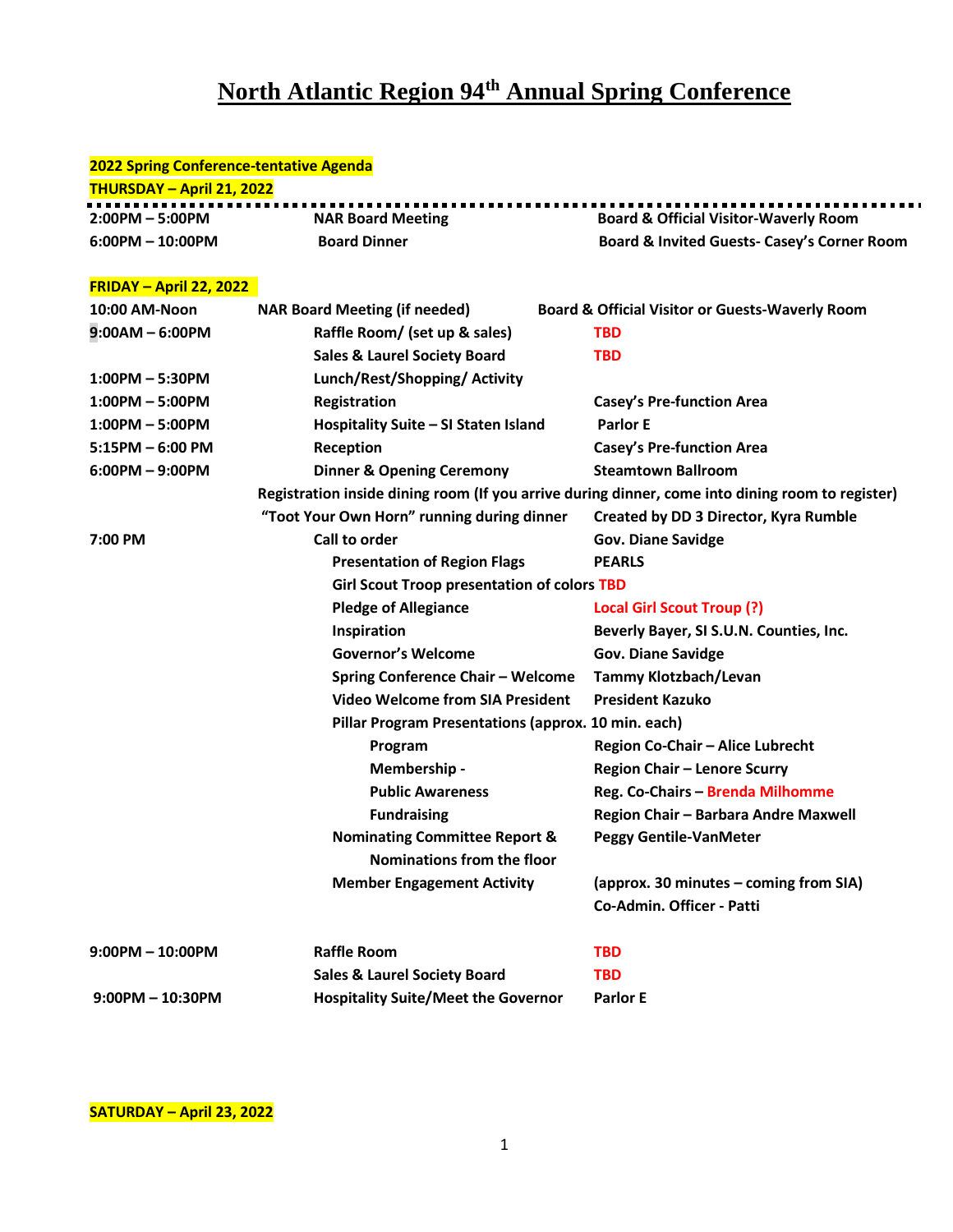| $6:00AM - 8:30AM$   | <b>Breakfast</b>                                                                                               | <b>Steamtown Ballroom</b>                                             |  |
|---------------------|----------------------------------------------------------------------------------------------------------------|-----------------------------------------------------------------------|--|
| $7:30AM - 9:00AM$   | <b>Raffle Room</b>                                                                                             | <b>TBD</b>                                                            |  |
|                     | <b>Sales &amp; Laurel Society Board</b>                                                                        | <b>TBD</b>                                                            |  |
| $8:00AM - Noon$     | <b>Registration - Inside Meeting Room</b>                                                                      | <b>Steamtown Ballroom</b>                                             |  |
| $8:30AM - 9:00AM$   | <b>Delegates Briefing- Parliamentarian</b>                                                                     | Hospitality Suite – Parlor E (?)                                      |  |
| $9:00AM - 10:00AM$  | <b>General Session/Business Meeting</b>                                                                        | <b>Casey's Ballroom ABC</b>                                           |  |
|                     | <b>Call to Order</b>                                                                                           | <b>Gov. Diane Savidge</b>                                             |  |
|                     | Inspiration                                                                                                    | LaTasha Maddox, CT Shoreline Club (Dist.5)                            |  |
|                     | <b>Introduction of Dignitaries</b>                                                                             | Co-Admin. Officer - Elizabeth Peterson                                |  |
|                     | <b>Acknowledge First Time Attendees</b>                                                                        | DD's and DS's                                                         |  |
|                     | <b>Credentials Report #1</b>                                                                                   | Co-Chair - Maria Rottkamp                                             |  |
|                     | <b>Standing Rules/Adopt Agenda</b>                                                                             | Co-Reg. Sec. - Alice Lubrecht                                         |  |
|                     | 2021 SC Minutes approval                                                                                       | Co-Reg. Sec. - Alice Lubrecht                                         |  |
|                     | Announce Minutes committee for SC 2022 Co-Reg. Sec. - Alice Lubrecht                                           |                                                                       |  |
|                     | <b>Acknowledgement of Greetings</b>                                                                            | Co-Reg. Sec. - Joanne Moore                                           |  |
|                     | <b>Treasurer's Report</b>                                                                                      | Co-Reg. Treasurer's Karen Gehers & Tracy Scala                        |  |
|                     | <b>Auditor's Certification of NER</b><br>2020-2021                                                             | <b>Co-Reg. Treasurer Tracy Scala</b>                                  |  |
| $10:00AM - 10:45AM$ | Keynote Address & Dream Big Campaign Tanna Edwards, Fed. Board Member                                          |                                                                       |  |
|                     | Video                                                                                                          |                                                                       |  |
| $10:45AM - 10:55AM$ | <b>Break</b>                                                                                                   |                                                                       |  |
| $10:55AM - 11:00AM$ | Credentials Report #2 (if needed)                                                                              | Co-Chair - Maria Rottkamp                                             |  |
| $11:00AM - 11:30AM$ | <b>Nominating Committee Report</b>                                                                             | Region Chair - Peggy Gentile-VanMeter                                 |  |
|                     | <b>Introduction of Candidates</b>                                                                              | Candidates where 2 or more are running for                            |  |
|                     | and Speeches                                                                                                   | office (approx. 2 minutes each)                                       |  |
| $11:30AM - Noon$    | <b>Approve Bylaws</b>                                                                                          | Bylaws Chair - Kyra Rumble                                            |  |
| Noon $-12:20PM$     | <b>Break &amp; Voting (By District)</b>                                                                        | <b>TBA</b>                                                            |  |
| 12:30PM - 2:00PM    | <b>Awards Luncheon</b>                                                                                         | <b>Steamtown Ballroom</b>                                             |  |
|                     | Welcome                                                                                                        | Reg. Co-Chairs - Alice Lubrecht/Karen Gehers                          |  |
|                     | <b>Live Your Dream Awards</b>                                                                                  | Reg. Co-Chairs - Jayne Cooper &                                       |  |
|                     |                                                                                                                | Heidi McNamar                                                         |  |
|                     | <b>Ethel F. Lord Award</b>                                                                                     | Co-Admin. Officer - Patti Yuengling                                   |  |
|                     | Dream It, Be It - Club Recognitions                                                                            | <b>TBD</b>                                                            |  |
| $2:00PM - 2:15PM$   | <b>Break</b>                                                                                                   |                                                                       |  |
| $2:15PM - 5:00PM$   | <b>Networking</b>                                                                                              | <b>TBD</b>                                                            |  |
|                     | <b>Raffle/Sales Room Open</b>                                                                                  | <b>TBD</b>                                                            |  |
| $2:15PM - 3:15PM$   | **WORKSHOPS: Session 1                                                                                         |                                                                       |  |
|                     | #1 - Exploring Corporate Partnerships Waverly Room - Tracy Scala, Reg. Co-Treas.                               |                                                                       |  |
|                     | #2 - DIBI - In Depth Panel Discussion Dunmore Room -Beth Peterson, Reg. Co-<br><b>Admin. Officer and Panel</b> |                                                                       |  |
|                     | #3 - Dream Big Campaign                                                                                        | Old Forge Room - Dr. Wanda Price and Peggy<br><b>Gentile-VanMeter</b> |  |
|                     |                                                                                                                |                                                                       |  |